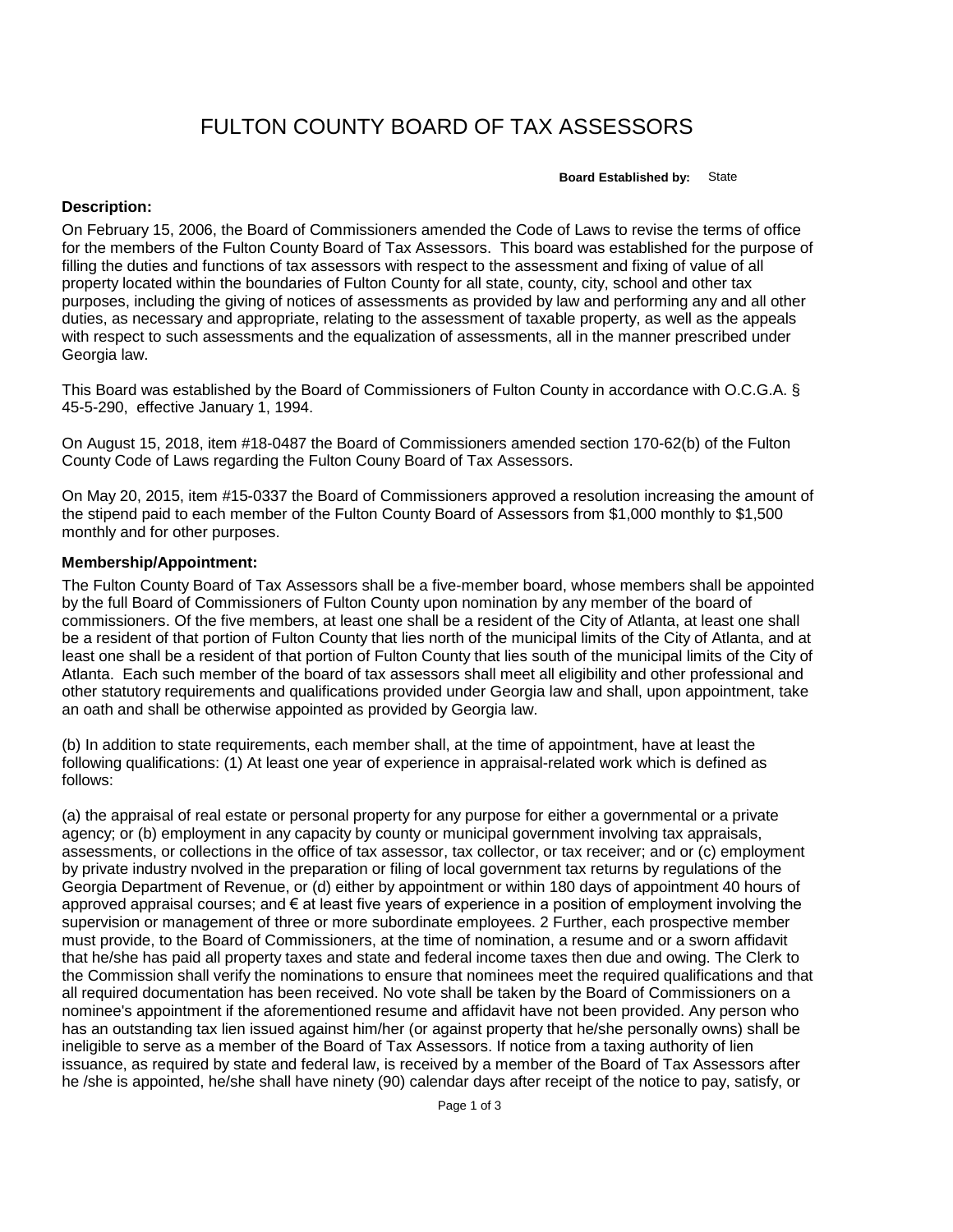settle the same of record. If the member fails to pay, satisfy, or settle the tax lien within ninety (90) calendar days of notice, the failure may constitute grounds for removal of the member from the Board of Tax Assessors by the Board of Commissioners. Said removal shall be for cause for failure to meet the qualifications imposed upon the member by law consistent with O.C.G.A. § 48-5-295(b). No member of the Board of Tax Assessors shall participate in the

consideration of or vote upon any matter coming before the Board of Tax Assessors in which such member has, for remuneration, expressed a professional opinion as to the value or use of the property concerned.

Members of the Board of Tax Assessors, beginning on the date of appointment by the Board of Commissioners). The initial appointees shall serve the following initial terms, which terms (and all subsequent terms) shall expire on June 30 of the last year of the term prescribed under this subparagraph and subparagraph (d) below: Posts 1 and 4: Three years (expiring June 30, 2009); Posts 2 and 5: Four years (expiring June 30, 2010); Post 3: Five years (expiring June 30, 2011). (d) At the expiration of the initial terms prescribed above, the subsequent terms of office of all members of the Board of Tax Assessors shall be four years. Members of the Board of Tax Assessors may be reappointed to successive terms. € Any person appointed to replace a member who for any reason ceases to be a member of the Board of Tax Assessors prior to the end of his or her term shall be appointed to serve the unexpired portion of such term, and such person shall be eligible for appointment to further terms."

Upon appointment the order providing for appointment shall be regularly entered upon the record of the Superior Court of Fulton County along with a certificate of appointment from the Clerk of the Superior Court of Fulton County reciting the order and stating that the member has taken the oath required by law. The certificate of appointment shall constitute the commission of a member of the Board of Tax Assessors. Further, upon the appointment of a person to the Board of Tax Assessors, a certified copy of the minutes, along with a notification letter regarding the Fulton County appointment, shall be sent to: Georgia Secretary of State, 214 State Capitol, Atlanta, Georgia 30334 (404-656-2881).

## **Term:**

Terms expire June 30th of the last year of the term prescribed. At the expiration of the initial terms prescribed, the subsequent terms of office of all members of the Board of Tax Assessors shall be four years.

**Compensation:** YES **Stipend:** \$1500/monthly

**Meetings:** Two Thursdays each month at 12:30 p.m.

**Contact(s):** Mr. DeWayne Pinkney, Secretary Board of Tax Assessors 235 Peachtree Street, NE Suite #1400, Atlanta, GA 30303 404-612-6401 404-612-2986 (Fax) dewayne.pinkney@fultoncountyga.gov

|    | <b>MEMBER</b>          | <b>APPOINTMENT</b>                                | <b>TERM ENDING</b> |
|----|------------------------|---------------------------------------------------|--------------------|
|    | Ms. Salma Ahmed        | Post 3 Nominated By: Chairman<br>Robert L. Pitts  | 6/30/2023          |
| 12 | Ms. Lisa B. Aman       | Post 5 Nominated By: Commissioner<br>Lee Morris   | 6/30/2022          |
| 3  | Mr. Michael Fitzgerald | Post 1 Nominated By: Commissioner<br>Liz Hausmann | 6/30/2025          |